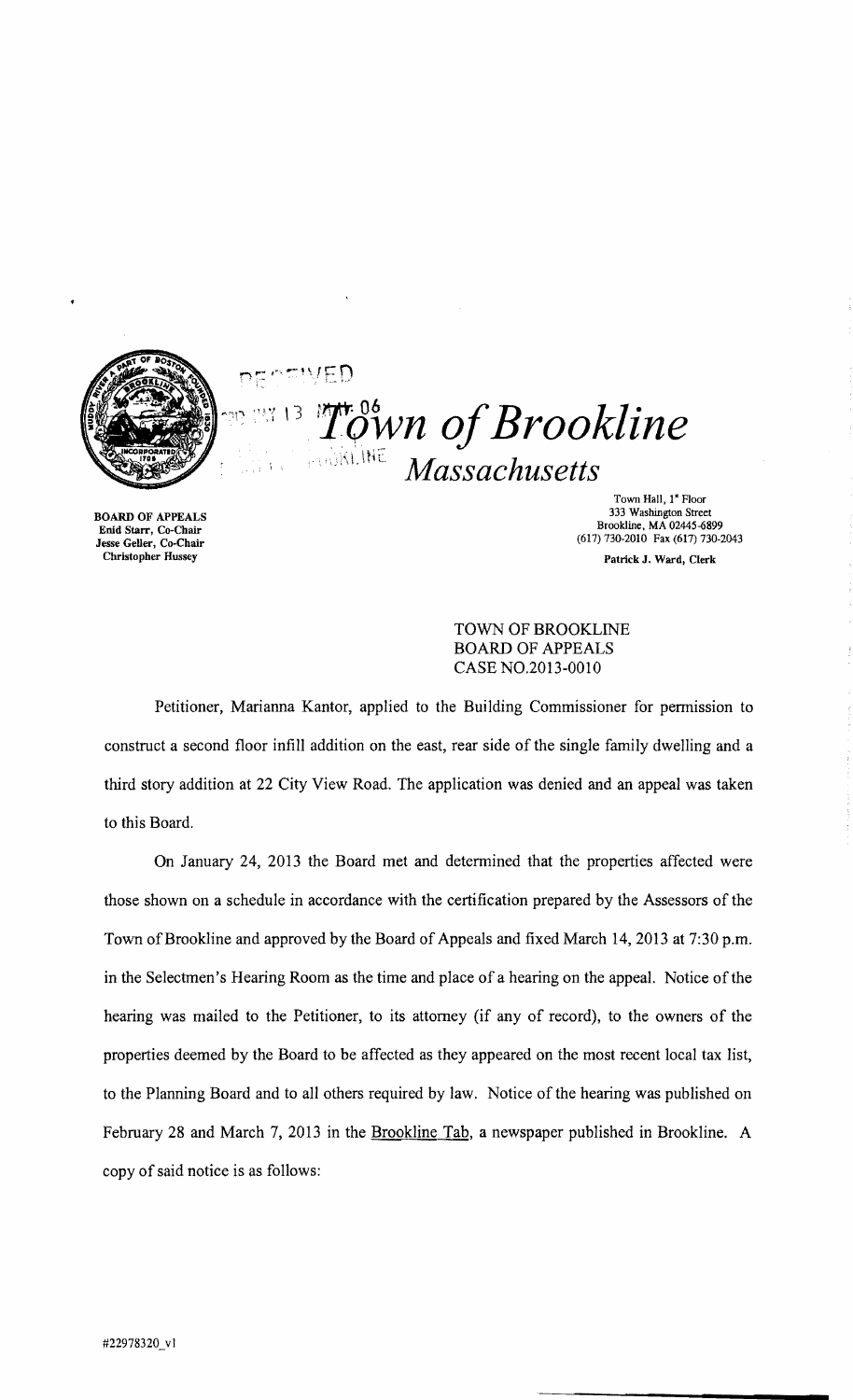#### NOTICE OF HEARING

Pursuant to M.G.L. C. 39, sections 23A & 23B, the Board of Appeals will conduct a public hearing to discuss the following case:

Petitioner: KANTOR MARIANNA Owner: KANTOR MARIANNA\* Location of Premises: 22 CITY VIEW RD Date of Hearing: March 14, 2013 Time of Hearing: 07:00 p.m. Place of Hearing: Selectmen's Hearing Room, 6<sup>th</sup> Floor.

A public hearing will be held for a variance and/or special permit from

- 1. 5.20; Floor Area Ratio
- 2. 5.43; Exceptions to Yard and Setback Regulations
- 3. 5.50; Front Yard Requirements
- 4. 8.02.2, Alteration or Extension, Special Permit Required

Of the Zoning By-Law to construct a second floor addition and add a third story at 22 CITY VIEWRD

Said Premise located in a S-7 (Single-Family) residential district.

*Hearings, once opened, may be continued by the Chair to a date and time certain. No further notice will be mailed to abutters or advertised in the TAB. Questions regarding whether a hearing has been continued, or the date and time of any hearing may be directed to the Zoning Administrator at* 617-734-2134 *or check meeting calendar at: http://calendars.town.brookline.ma.us/MasterTownCalandar/? FormID= 158.* 

The Town of Brookline does not discriminate on the basis of disability in admission to, access to, *or operations ofits programs, services or activities. Individuals who need auxiliary aids for*  effective communication in programs and services of the Town of Brookline are invited to make *their needs known to the ADA Coordinator, Stephen Bressler, Town of Brookline, 11 Pierce Street, Brookline, MA 02445. Telephone:* (617) *730-2330,' TDD* (617) *730-2327.* 

#### Enid Starr Jesse Geller Christopher Hussey

At the time and place specified in the notice, this Board held a public hearing. Present at

the hearing was Chairman, Jesse Geller and Board Members, Jonathan Book and Mark Zuroff.

The petitioner was represented by Attorney Kenneth B. Hoffman of Holland & Knight, 10 S1.

James Avenue, Boston, MA 02116.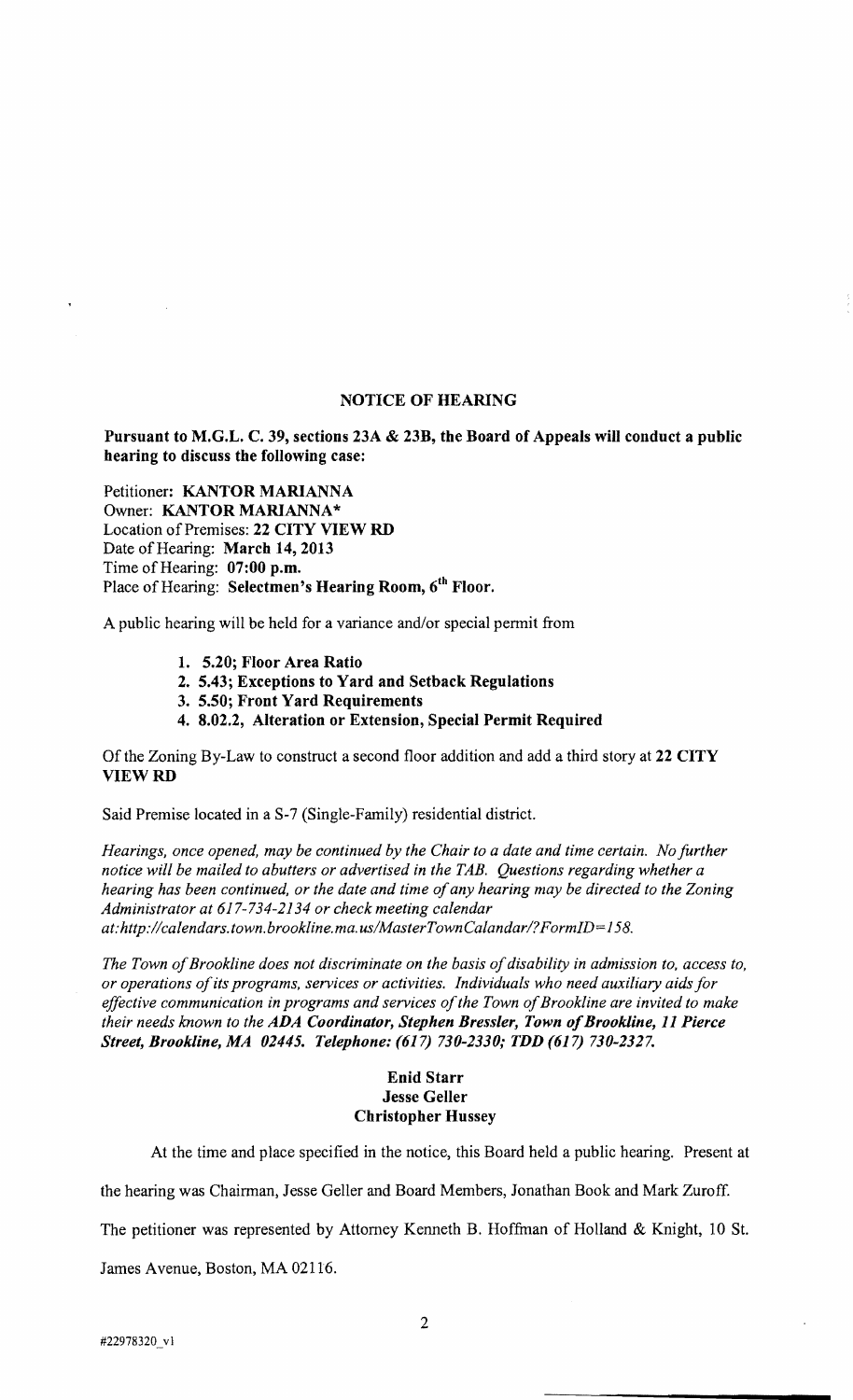Attorney Hoffman said City View Road is a dead end street located on the northern border of Brookline, with half the street in Brookline and half in Boston. The side of the street in Brookline is developed with single-family dwellings. 22 City View Road is a two story singlefamily dwelling that was built in 1950, and is the newest structure on the street. The dwelling is a two-story structure with shingle and brick siding and many of the dwellings around it are taller.

Attorney Kenneth B. Hoffman, whose professional address is Holland & Knight, 10 St. James Avenue, Boston, Massachusetts, representing the applicant Marianna Kantor, of 22 City View Road, Brookline, Massachusetts, waived the reading of the notice. Mr. Hoffman said this is an application to construct a second floor infill addition on the east, rear side of the single family dwelling and a third story addition. Attorney Hoffman stated that this property is on the border of Boston and Brookline and is situated at the bottom of a steep hill. He stated that the house is not pleasing in its current state as to its design and that what is driving this application is the smallness of the interior and the difficulty to expand because of ledge. Attorney Hoffman stated that the only way available to improve this property is to increase the height of the structure. He noted that the lot is half the size of the minimum lot size for the district and the steep slope creates a step effect for the houses in the neighborhood creating an odd interior arrangement that needs to be re-configured.

Attorney Hoffman stated that the main objective is to create additional living space and make the property pleasing to the eye. He added that the proposal before the Zoning Board of Appeals ("Board") does not exceed the height limitations in that district. Attorney Hoffman, directing the Board's attention to the photographs in the Planning Board's report, stated that the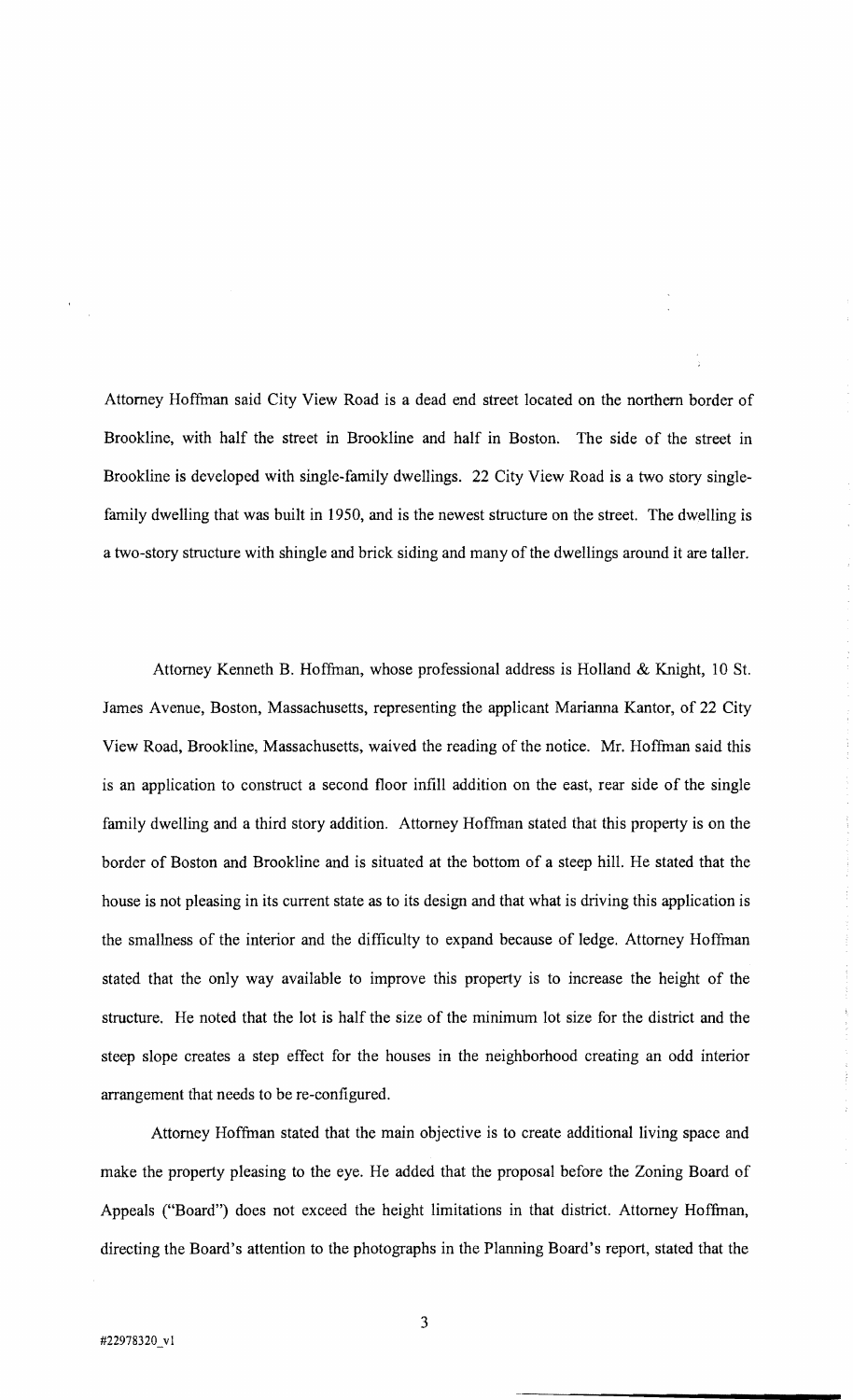house behind the subject property is located in the City of Boston. Attorney Hoffman stated that the Planning Board was sympathetic. He added that the applicant went through several designs to accommodate the Planning Board's concerns, resulting in the Planning Board's support for this design proposaL He noted that the main relief required is Floor Area Ratio ("FAR").

Architect Gregory K. Boghosian, whose professional address is Civil Environmental Consultants, LLC, 8 Oak Street, Peabody, Massachusetts, stated that the intent of the design was to carry the footprint of the building vertically. He added that it is impossible to expand backwards or down due to ledge. He added that the Planning Board urged changes in the design, specifically the window treatment and the façade. Attorney Hoffman added that only one neighbor appeared at the Planning Board hearing and they were in support of the proposal. He noted that neighbor was the most affected by the additional windows and they expressed that they were comfortable with the design. Attorney Hoffman then stated that FAR requires a variance because it exceeds the maximum allowed by special permit under Section 5.22 of the Zoning By-Law. He stated that the topography, elevation and the ledge qualifies for a variance to allow the most beneficial use of this property. He added that this proposal will also make the interior of the property safer.

Board Member Jonathan Book stated that the problem is that this house is too big for the lot. He asked if there is any case law supporting the applicant's argument for relief based on the ledge rather than the lot. Attorney Hoffman stated that the reason that it is an FAR issue is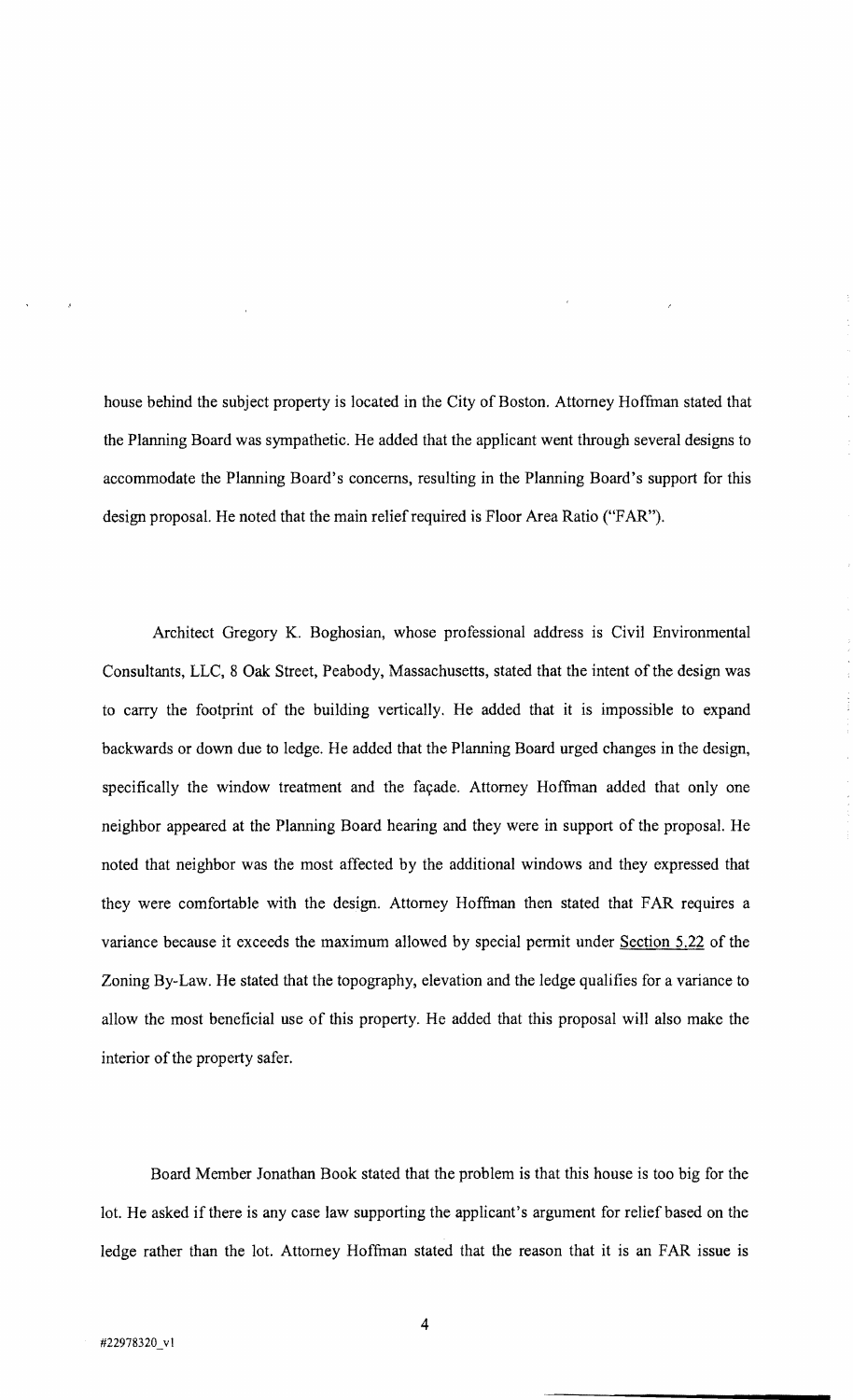because the lot is too small  $-$  it is the smallest lot on the street. He added that additional FAR needs to be added to the height of the building due to the ledge on the property and the slope of the hill doesn't allow the owner to enlarge the footprint.

Chairman Geller asked if the ledge and the slope are unique to this lot and are not present generally within the zoning district. Attorney Hoffman stated that there is ledge and slope through the neighborhood. Chairman Geller then asked if the applicant could have expanded in their basement, would an FAR of 180% been necessary. Attorney Hoffinan stated that he doesn't know because they didn't prepare a plan of a design that could not be built. He added that the Petitioner is requesting a variance to make this house reasonably livable. Chairman Geller stated that this application is not about the ability to expand but the ability to expand beyond the maximum FAR under Section 5.22. Attorney Hoffman stated that was correct.

Architect Boghosian stated that there is only a crawl space of about three to four feet in height with ledge. It would be prohibitively expensive to blast the ledge in order to go down. Board Member Book acknowledged that the ledge is making this impracticable but questioned why the applicant is entitled to go to 180% FAR rather than 150%. Attorney Hoffinan responded that this is an architectural issue but while the applicant will exceed volume they will not be exceeding the height dimensions. They are able to offer better architectural materials and allow the living space to be organized in an efficient and safe manner.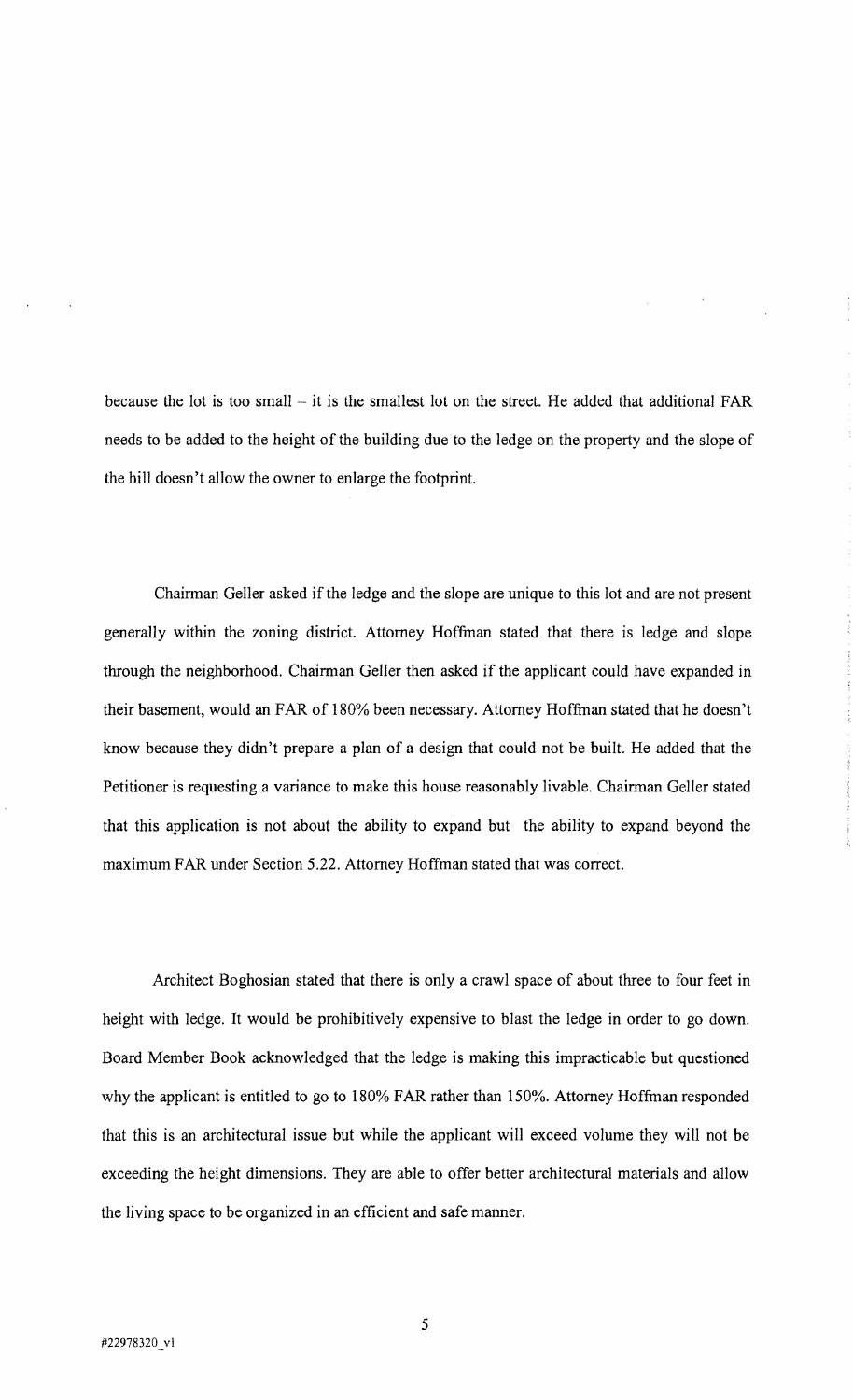Board Member Jonathan Book, raising concerns about fitting this request into the statutory requirements, asked if any thought was given to a third floor addition that stayed within the 150% maximum FAR Attorney Hoffman stated that even going to the maximum allowable under Section 5.22.2 the Petitioner would only be able to accomplish half of what is needed.

Chief Building Inspector Michael Yanovitch clarified for the Board that this proposal would not be allowed the 150% maximum because it is an exterior addition which is allowed only 120%.

Chairman Geller asked whether circumventing the statutory maximums caps placed on special permits would circumvent the Zoning By-Law and be detrimental to the public good. Attorney Hoffman stated that the achievement of the additional living space cannot be accomplished by the maximum caps under the Zoning By-Law.

Board Member Zuroff asked if there was any consideration given to expanding on the ground level. Attorney Hoffman stated that remedy would bring the property closer to the neighbors. He added that the stepping issue becomes a problem due to the steep slope. He noted that the neighbors would strongly oppose that remedy.

The Chairman asked if anyone present wanted to speak in favor of the application. No spoke.

The Chairman then asked if anyone wanted to speak in opposition to the application. No one spoke.

The Chairman called upon Timothy Richard, Planner, to deliver the comments of the Planning Board.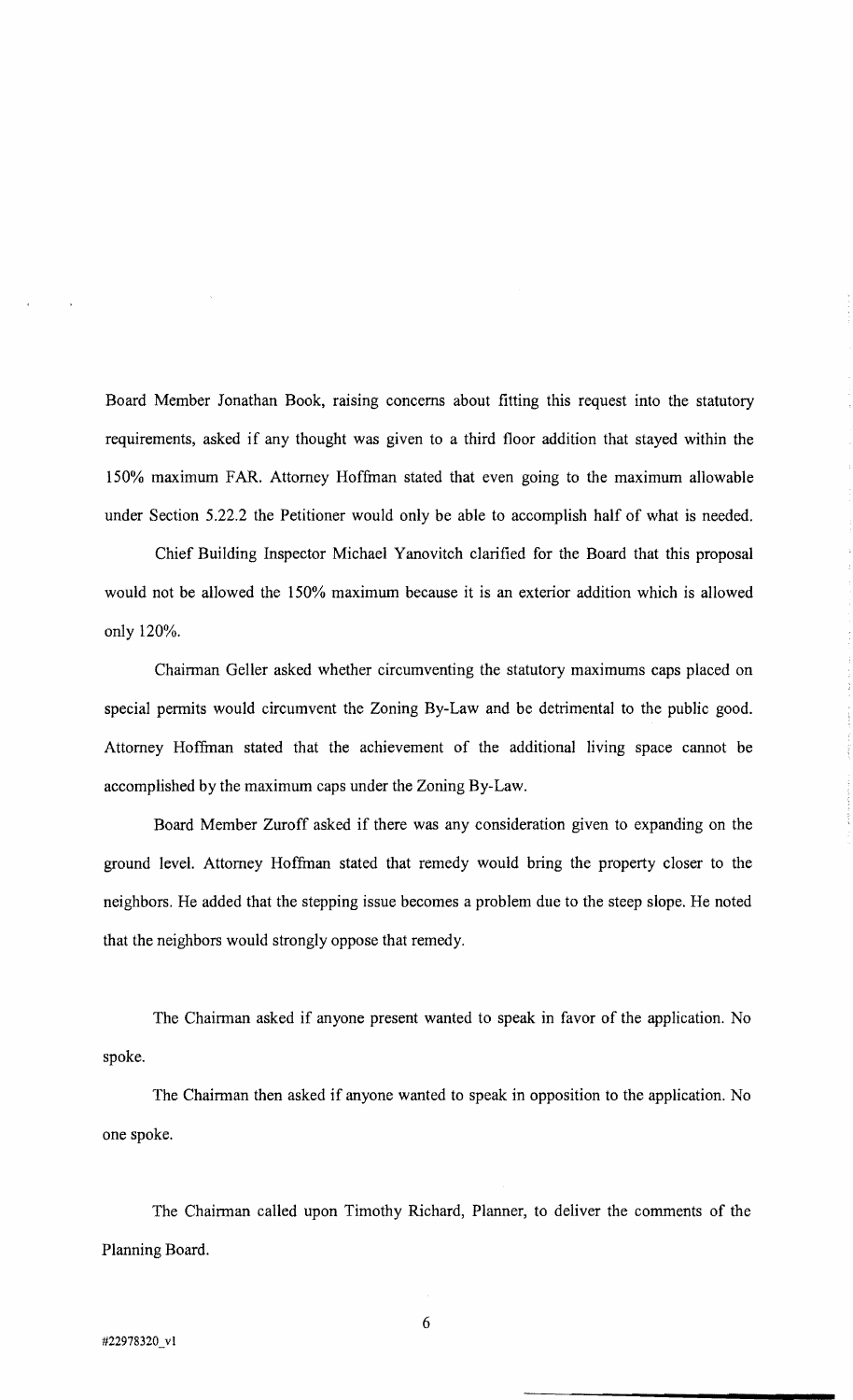### **FINDINGS**

## **Section 5.20** - Floor Area Ratio

|                         | <b>Allowed</b> | <b>Existing</b> | Proposed | <b>Finding</b> |
|-------------------------|----------------|-----------------|----------|----------------|
| <b>Floor Area Ratio</b> | .35            | .42             | .63      |                |
| $(\%$ of allowed)       | 100%           | 120%            | 180%     | Variance       |
| Floor Area (s.f.)       | 1,320          | 1,559           | 2,397    |                |

**Section 5.43** - Exceptions to Yard and Setback Regulation

**Section 5.50 - Front Yard Requirements** 

|                           | Required/Allowed | <b>Existing</b> | Proposed  | <b>Relief</b>   |
|---------------------------|------------------|-----------------|-----------|-----------------|
| <b>Front Yard Setback</b> | 20'              | י הו            | 12<br>⊥ ∠ | Special Permit* |

\* Under Section 5.43, the Board of Appeals may waive setback requirements if a

counterbalancing amenity is provided.

# **Section 8.02.2** - Alteration or Extension

A special permit is required to alter a nonconforming structure or use.

Mr. Richard said the Planning Board is sympathetic to the applicant wanting more living space in this small single family home of less than 1600 s.f. However, the lot size is almost half the minimum lot size for this S-7 zoning district. The house, however, is significantly smaller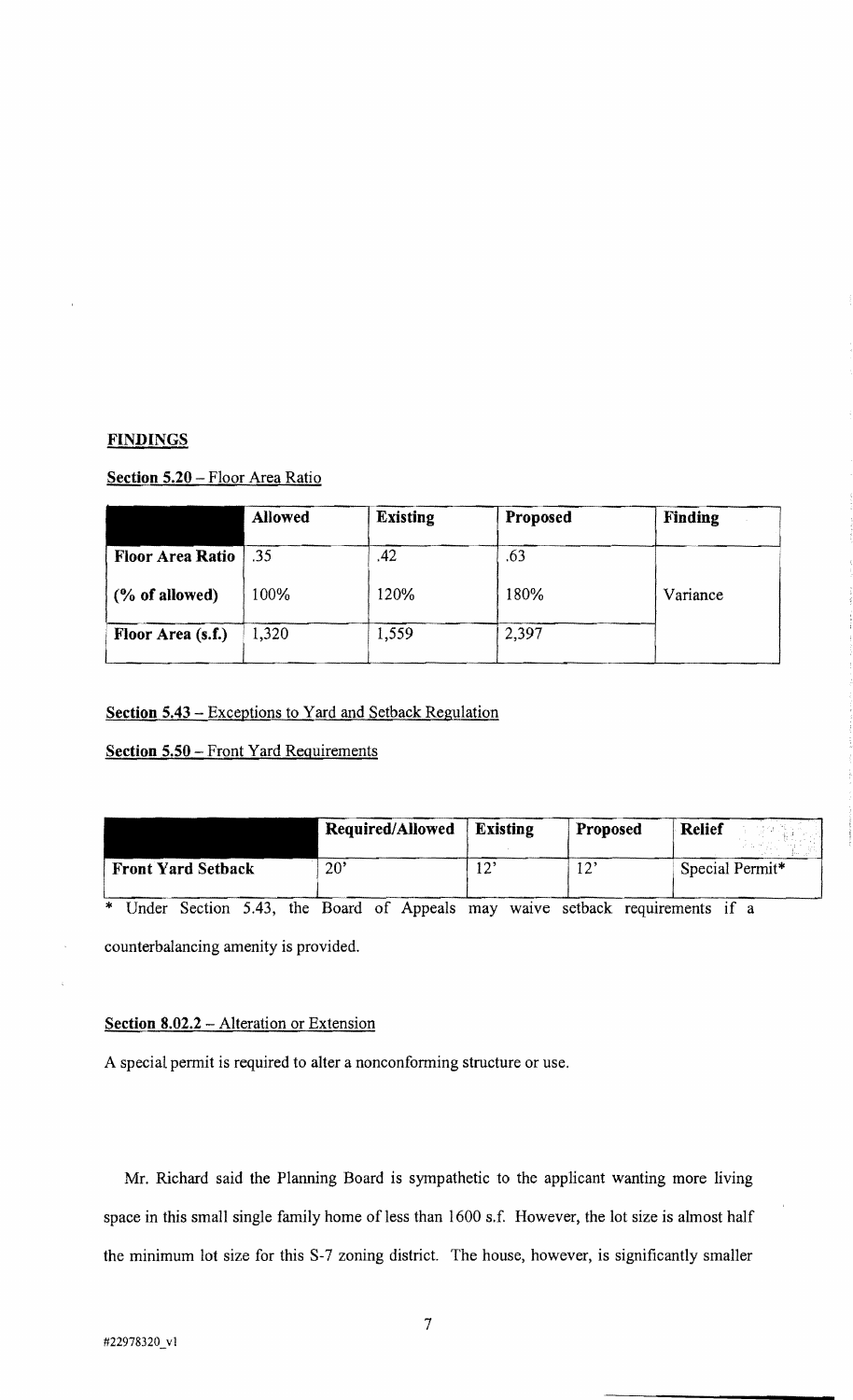than the surrounding homes and was designed with very small windows. A third story on the home, with a reconfiguration of the windows, would help improve the appearance of the facade. After meeting with staff, the applicant made some changes to the building design. The primary difference in the alternatives is the orientation of the sloped roof. At the Planning Board meeting, the Board suggested further changes to the elevations and were happy to have the Assistant Director of Regulatory Planning review the revised plans, if the Board of Appeals approves the proposal. The applicant has also submitted four letters of support from abutters/neighbors.

**Therefore should the Board of Appeals find that the statutory requirements for a variance are met, the Planning Board recommends approval of the floor plans and elevations by Civil Environmental Consultants, LLC, dated** 317/13, **subject to the following conditions:** 

- 1. Prior to issuance of a building permit, final elevations, indicating all exterior alterations and proposed materials, shall be submitted to the Assistant Director of Regulatory Planning for review and approvaL
- 2. Prior to the issuance of a building permit, the applicant shall submit a final site plan and final landscaping plan, indicating all counterbalancing amenities, subject to the review and approval of the Assistant Director of Regulatory Planning.
- 3. Prior to the issuance of a building permit, the applicant shall submit to the Building Commissioner for review and approval for conformance to the Board of Appeals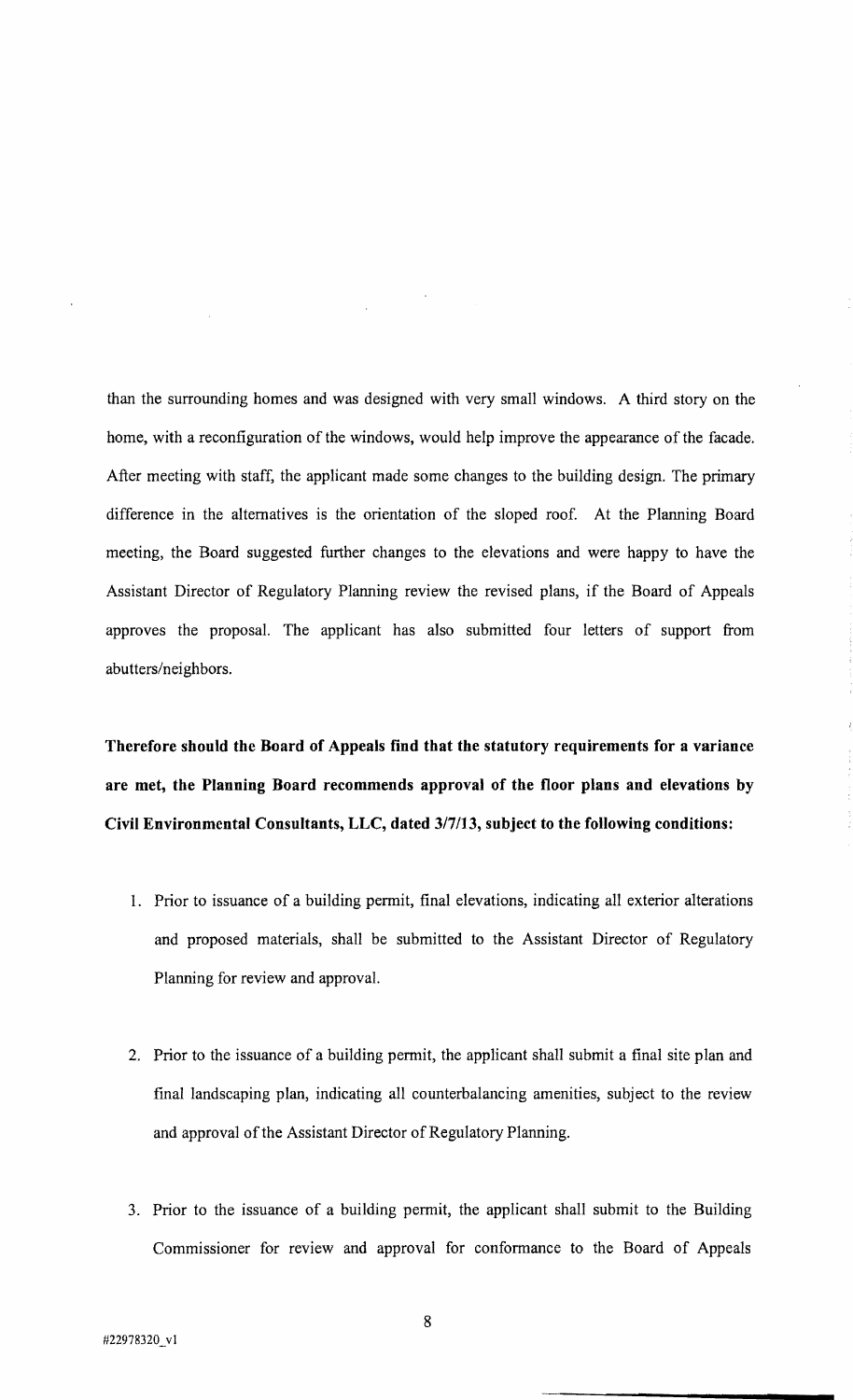decision: 1) a final site plan stamped and signed by a registered engineer or land surveyor; 2) final floor plans and building elevations stamped and signed by a registered architect; and 3) evidence that the Board of Appeals decision has been recorded at the Registry of Deeds.

Chief Building Inspector Michael Yanovitch stated that 22 City View Road is the only house in the neighborhood that doesn't have useable basement space. He stated that the proposed design is better than the existing house, particularly in terms of life/safety issues. He noted that the current windows do not conform to code and their upgrade is something the Building Department would like to see occur. Mr. Yanovitch stated that should the Board grant the variance to the applicant the Building Department will work with the applicant to make sure they conform to code and any conditions that are required.

In deliberation, Board Member Book stated that he is tremendously sympathetic with the applicant and that the proposed design is a great improvement over what currently exists but he feels the Board is constrained by Massachusetts General Laws Chapter 40A. He stated that he is having a hard time fitting this application into the constraints of Chapter 40A. Chairman Geller stated that while the soil, shape of the lot, topography  $-$  the sloping terrain  $-$  and significant amount of ledge is prevailing within the immediate neighborhood he stated that he is not so sure that it is prevailing within the district. Board Member Zuroff stated that he used to reside in that neighborhood and he does not believe the ledge extends through most of that district. Board Member Book stated that assuming this condition precludes the applicant from creating a basement, and notwithstanding a big house on a small lot, but for the ledge they would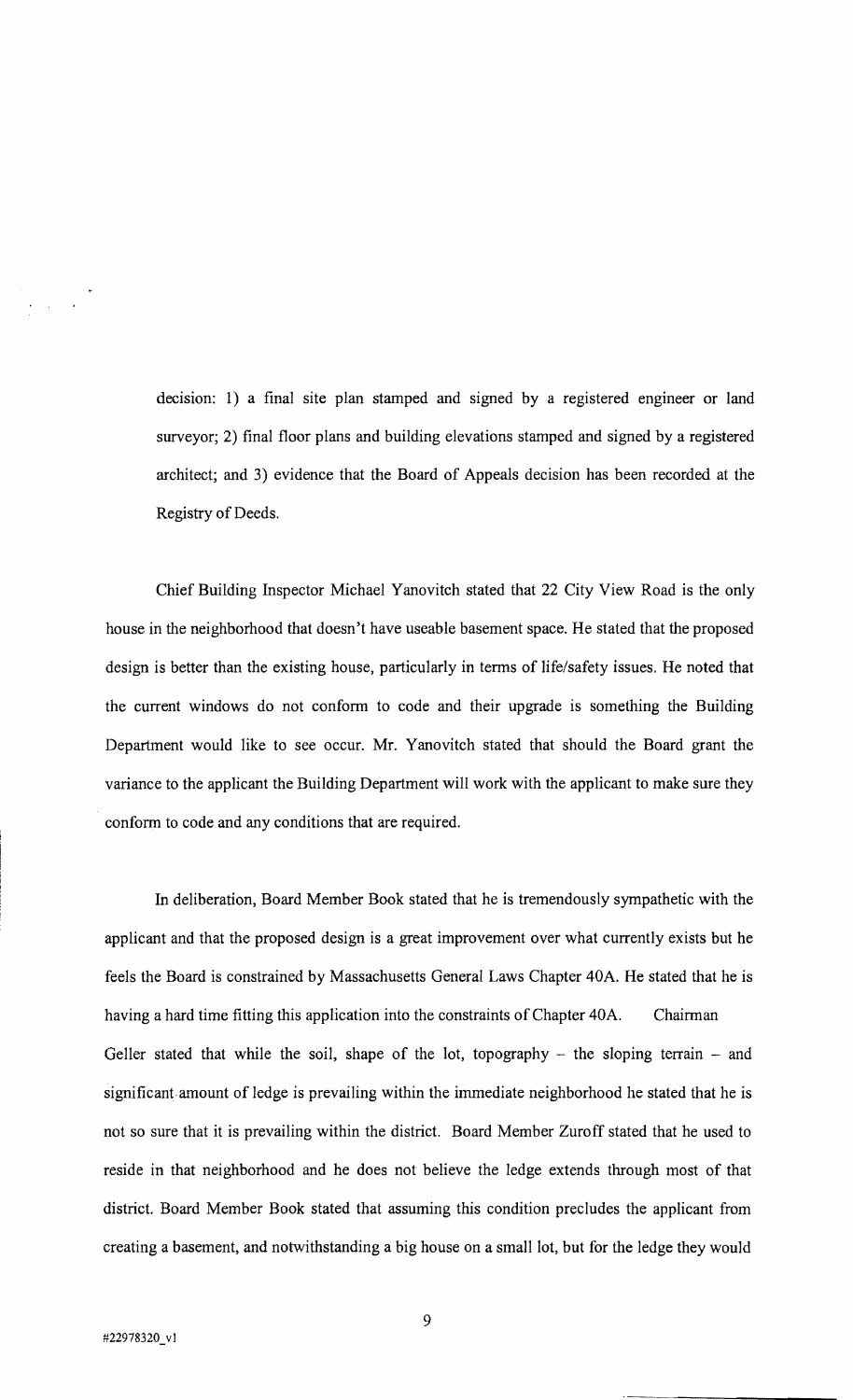have as of right an extra 30%. Board Member Mark Zuroff stated that if the Board were to allow a variance based on this application it would be nullifying the intent of the Zoning By-Law. He stated that he was sympathetic to the applicant but he is unconvinced that there is enough to go beyond the requirement. Chairman Geller stated that it is a worthy project. It creates a more functional space for the applicant and it has the support of the neighbors. He stated that he too has reservations under Chapter 40A and that it is borderline but that no case has been made under the required standards.

Attorney Hoffinan stated that perhaps it is worth taking a look at the interior of the dwelling. He stated that one could only build partially above and couldn't achieve the roof and window improvements requested by the Planning Board. There are life/safety issues regarding the windows and you cannot achieve it with a special permit. He added that life and safety is an issue internally and the Board may want to see how that affects the proposal. Chairman Geller stated that a memorandum citing case law would also be helpful to the Board in order to determine this issue.

Upon motion made and duly seconded, it was UNANIMOUSLY

VOTED: To continue the hearing for BOA#2013-0010 - 22 City View Road to a date to be determined, provided that the applicant files with the Town Clerk, a waiver of the time requirements.

Chairman Geller re-opended the continued hearing on April 4, 2013. Chairman Geller stated that this case was a continuation of a hearing held on March 14, 2013. and that the preliminary matters read into the record at the initial hearing remained in effect. Chairman Geller added that the Board held a site visit at 22 City View Road on the morning of April 4, 2013.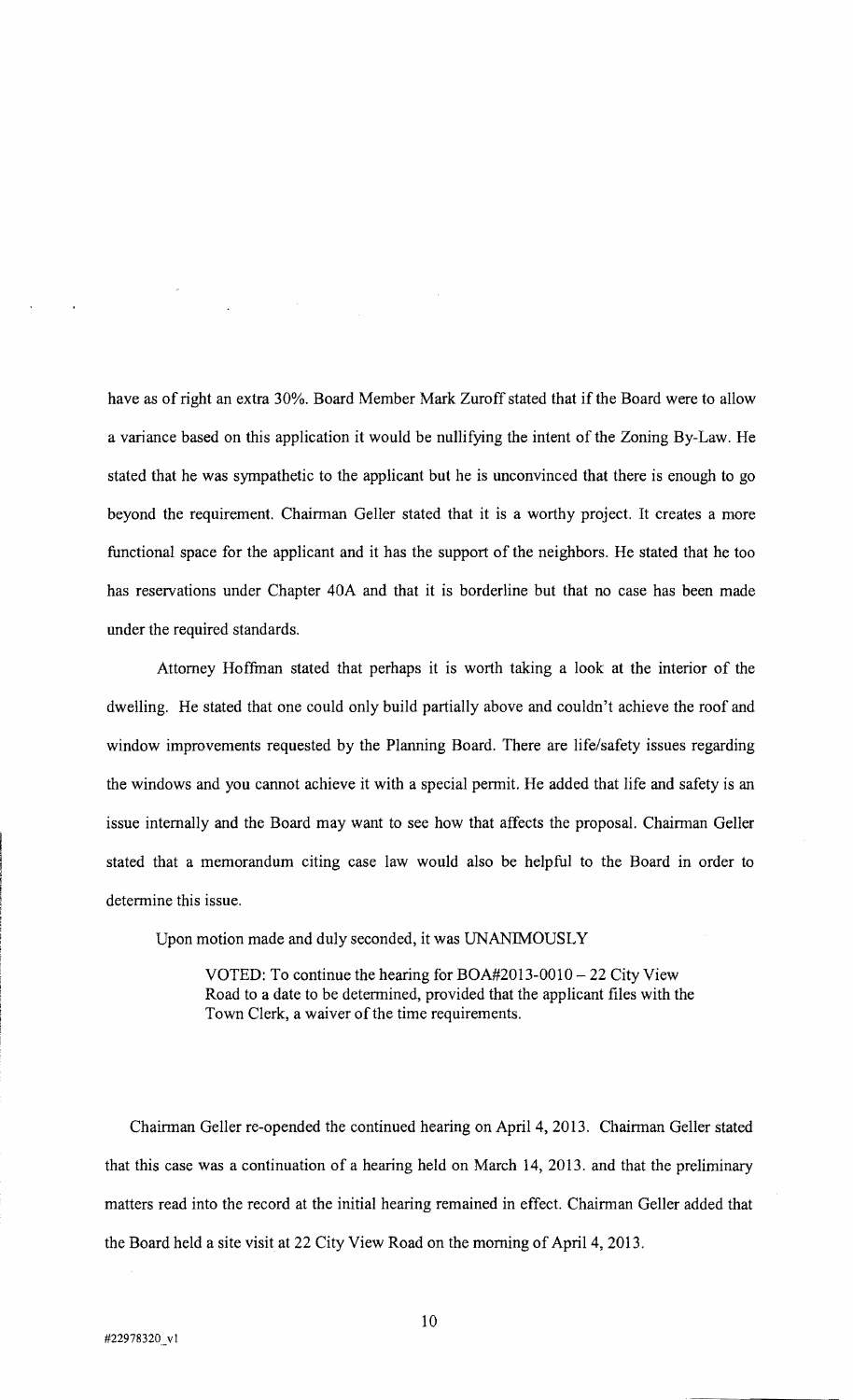Attorney Hoffman presented several documents and a memorandum to the Board for its consideration. Chairman Geller accepted these documents and memorandum as exhibits in the following order: Exhibit  $A$  – new elevation plans; Exhibit  $B$  – three letters of support from neighbors; Exhibit  $C$  - an April 2, 2013 memorandum from Attorney Hoffman to the Board; and Exhibit  $D - a$  new set of existing and proposed floor plans.

Attorney Hoffman stated that while this application is both a Chapter 40A, Section 6 case and a case that qualifies for a variance, he had reservations using the decision in *Gale v. Zoning*  **Board of Appeals of Gloucester** in support of this application and would continue to make the argument for a variance.

Attorney Hoffman stated that in order to be able to install proper windows to accommodate the Fire Code, the enlargement of the windows significantly affects the interior of the building. He added that the building is also "the ugly duckling" of the neighborhood and the applicants want to improve that as well. Attorney Hoffman stated that the Board, at the site visit, saw the interior of the property, He noted that the interior is awkward at its best and dangerous at its worst. Attorney Hoffman added that the interior cannot be improved without enlarging the windows and that cannot be accomplished without a variance. Attorney Hoffman stated that the applicant has tried to scale back the non-complying FAR. He added that the applicant can live with the smaller plan but noted that there is also a middle-ground plan. Attorney Hoffman stated that the applicant is not getting any closer to the abutters in any of these plans. He noted that the new stairs are aligned to the existing entry way and the footprint doesn't change. He stated that the only issue is the front yard setback where the only one being impinged on is the street.

Board Member Book stated that the applicant's previous argument had centered on the ledge but that now their argument is centering on the house or more specifically the windows and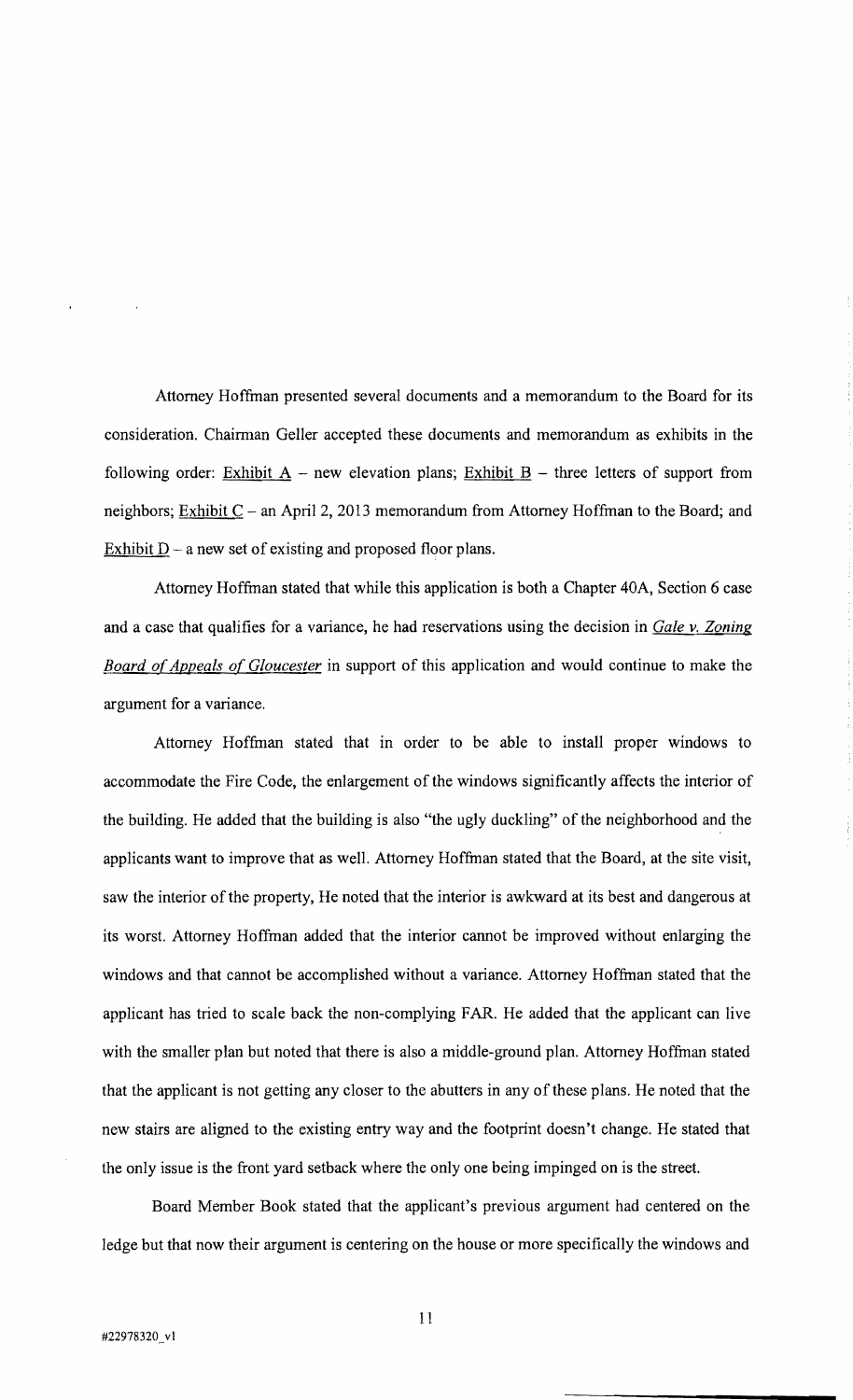life-safety improvements. Attorney Hoffman stated that was correct. He noted that while the ledge is a problem, the more direct hardship is related to the interior and the windows - lifesafety issues.

Architect Gregory K. Boghosian, whose professional address is Civil Environmental Consultants, LLC, 8 Oak: Street, Peabody, Massachusetts, stated that Exhibit D is the latest iteration to decrease the FAR as much as possible without sacrificing the intent of the proposal. Mr. Boghosian stated that the first and second floor plans don't really change. The third floor proposal has reduced the floor area by 400 square feet. He noted that if the applicant has to reduce FAR that this would be the applicant's preferred layout. He also noted that this proposal has considerable effect on the roof's design and configuration.

Chairman Geller asked if the unique condition of this structure and the ledge are specific to this lot from the rest of the zoning district. Mr. Yanovitch stated that he has been a Building Inspector in four municipalities and he has never seen a house like this before.

In deliberation, Chairman Geller stated that this proposal is far more pleasing and functional and is worthy of the requested relief. He noted that these homeowners care for their property and are attempting to do the right thing. Chairman Geller stated that he cannot interpret the meaning of the Gale decision and its impact on Massachusetts General Laws Chapter 40A, Section 6 but that he does not believe it is the giant "get out of jail" card that freely allows expansion without any limitation. Chairman Geller noted that before the Board is a property that is worthy of a variance under Chapter 40 A, Section 10. He noted that due to the ledge and the windows this is such a unique property with such unique problems.

Board Member Zuroff stated that the applicants also must comply with Section 5.43 of the Zoning By-Law and asked what the counter-balancing amenity would be. Attorney Hoffman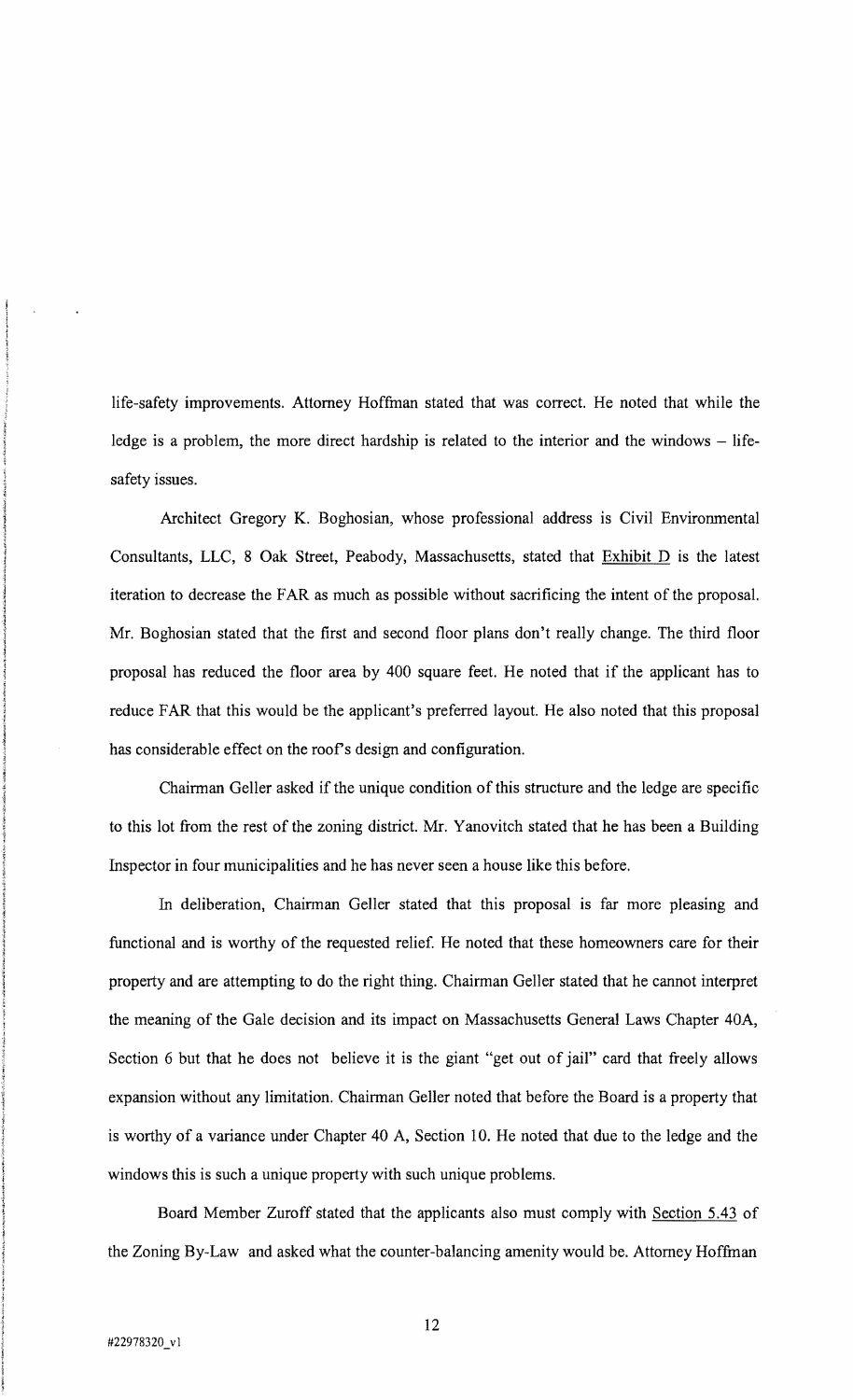stated that the improvement of the house  $-$  bringing it up to code  $-$  was the counter-balancing amenity. He added that the applicants could certainly add additional landscaping in the front.

Board Member Jonathan Book stated that this proposal is certainly a worthy one and meets the criteria under Section 5.43 and Section 9.05 of the Zoning By-Law. He added that after visiting the site the uniqueness of the structure is a more compelling argument than the ledge. He added that the life-safety issues certainly speak to the hardship. Mr. Book stated that he was in favor of granting a variance and the special permit under Section 5.43 and Section 9.05 of the Zoning By-Law.

Mr. Zuroff stated that he is in support of granting the variance based on the original square footage request, as well as the the special permit relief.

Board Member Jonathan Book stated that he concurred with Mr. Zuroff and he would like to see the variance granted for the original square footage.

Chairman Geller asked if Mr. Book saw the excess FAR from the structure/hardship, rather than the ledge/hardship, as still derogating from the Zoning By-Law. Member Jonathan Book stated that because the hardship is a result of the uniqueness of the structure he doesn't see a problem because FARis a proxy for dealing with issues of volume and bulk and they are staying within the setback and height requirements.

Chairman Jesse Geller asked if the applicant would prefer to return to the initial proposal. Attorney Hoffman stated that they would prefer that

Chairman Geller stated that the variance relief can be granted under Chapter40A, Section 10 and that the setback relief can be granted by special permit. He continued that it meets the criteria of Section 9.05 of the Zoning By-Law in that the specific site is clearly appropriate for the use, structure and condition; that it will not adversely affect the neighborhood; that there will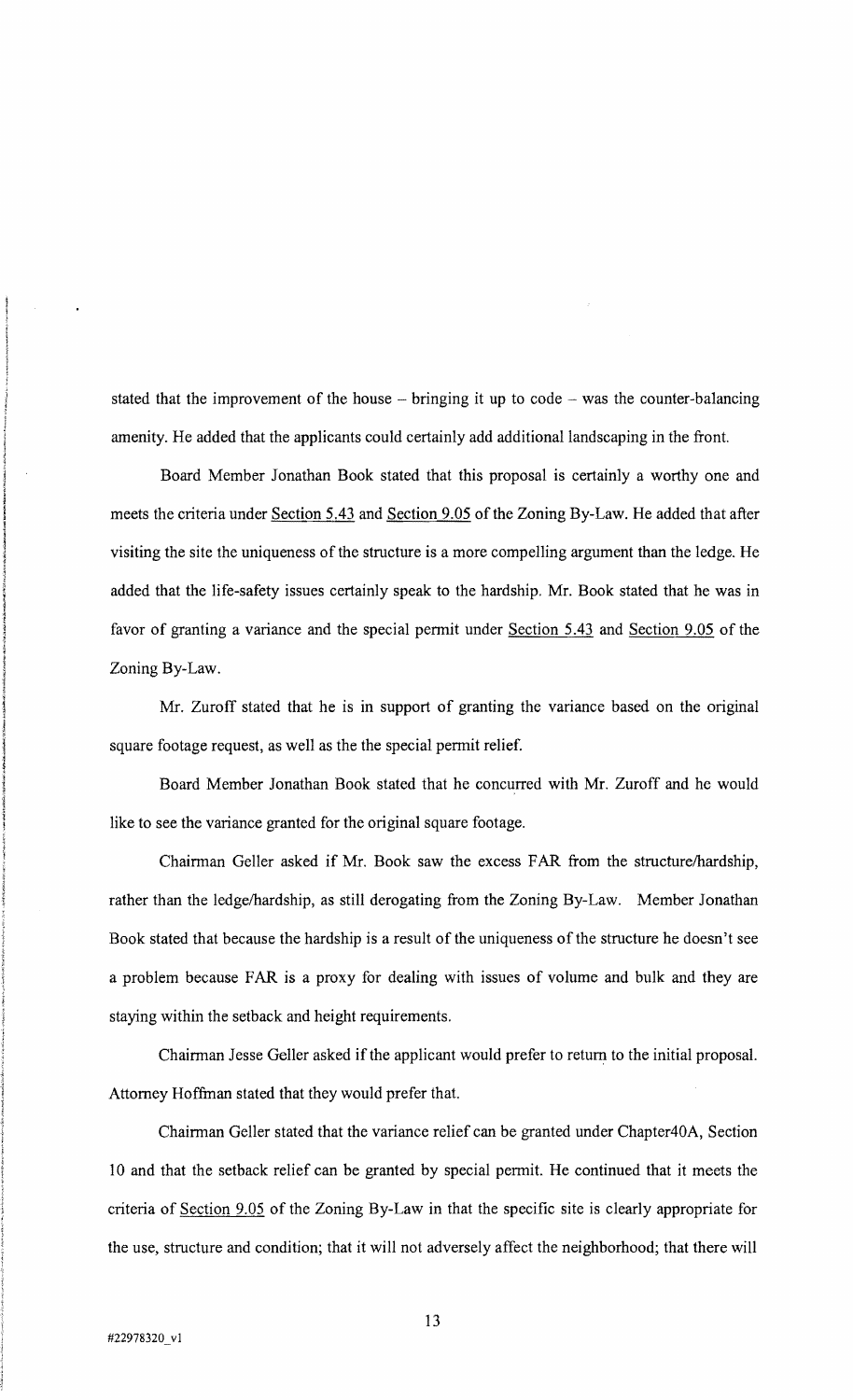be no nuisance or serious hazard to vehicles or pedestrians; and adequate and appropriate facilities will be provided for the proper operation of the use.

Upon motion made and duly seconded, it was UNANIMOUSLY

VOTED: That the relief sought under  $BOA#2013-0010-22$  City View Road per the floor plans and elevations by Civil Environmental Consultants, LLC, dated *3/7/13,* subject to the following conditions:

- 1. Prior to issuance of a building permit, final elevations, indicating all exterior alterations and proposed materials, shall be submitted to the Assistant Director of Regulatory Planning for review and approval.
- 2. Prior to the issuance of a building permit, the applicant shall submit a final site plan and final landscaping plan, indicating all counterbalancing amenities, subject to the review and approval of the Assistant Director of Regulatory Planning.
- 3. Prior to the issuance of a building permit, the applicant shall submit to the Building Commissioner for review and approval for conformance to the Board of Appeals decision: 1) a final site plan stamped and signed by a registered engineer or land surveyor; 2) final floor plans and building elevations stamped and signed by a registered architect; and 3) evidence that the Board of Appeals decision has been recorded at the Registry of Deeds.

Unanimous Decision of

The Board of Appeals

وللكائما  $\left($ Jesse Geller, Chairman